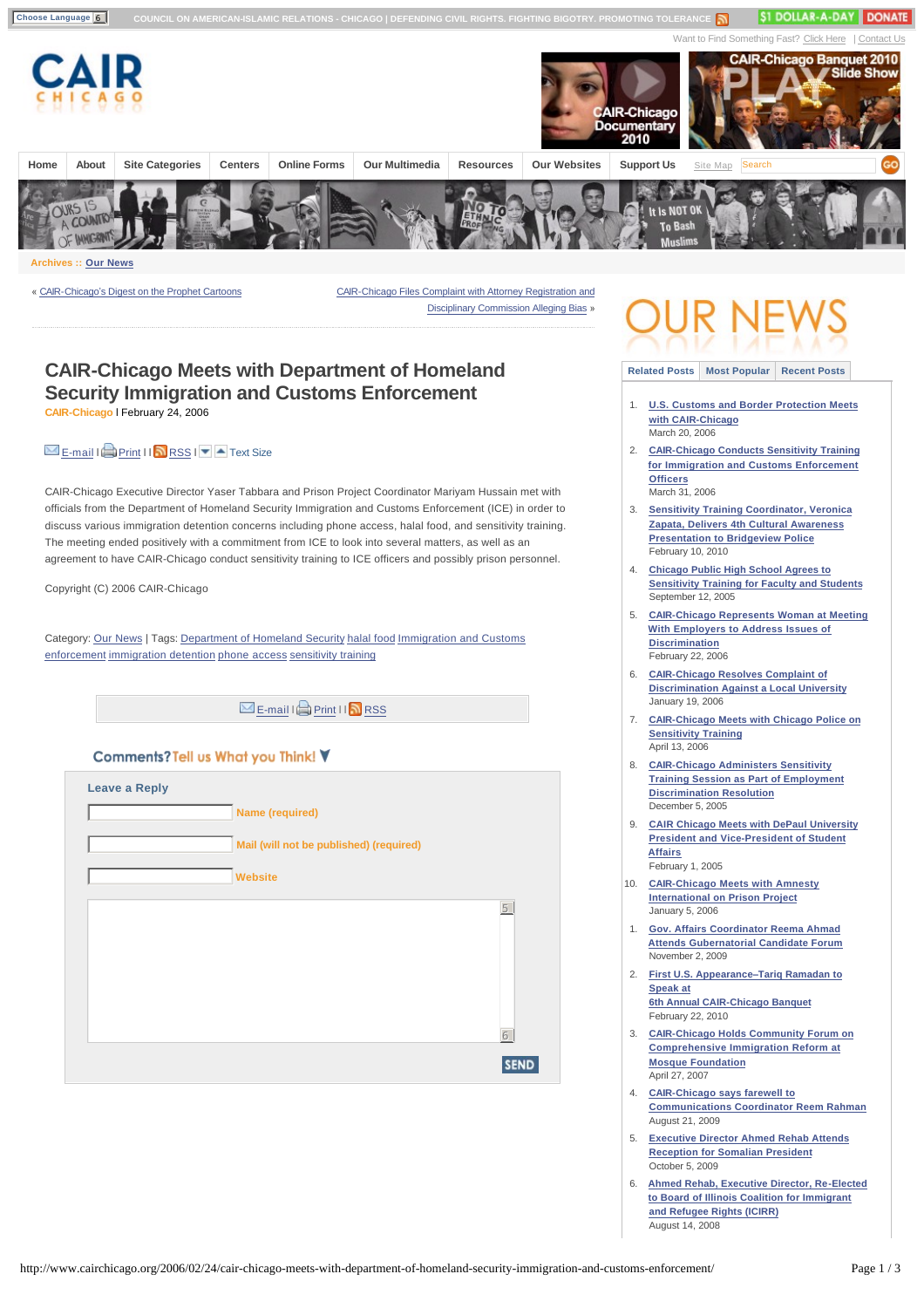- 7. **Cooking up a recipe for peace and success: [Youth Coordinator Mokaram Rauf reflects on](http://www.cairchicago.org/2009/08/14/cooking-up-a-recipe-for-peace-and-success-philippines-youth-leadership-program-pylp/)  trip to Philippines** August 14, 2009
- 8. **[Congressmen, Civil Rights Leaders Urge](http://www.cairchicago.org/2009/10/05/congressmen-civil-rights-leaders-urge-obama-to-deliver-immigration-reform/)  Obama to Deliver Immigration Reform** October 5, 2009
- 9. **[Comprehensive Study Finds 1 in 4 people](http://www.cairchicago.org/2009/10/08/comprehensive-study-finds-1-in-4-people-are-muslim/)  are Muslim** October 8, 2009
- 10. **[Gallup Poll Finds Americans More Prejudiced](http://www.cairchicago.org/2010/01/22/gallup-poll-finds-americans-more-prejudiced-against-islam-muslims-than-other-major-faiths/)  Against Islam, Muslims than Other Major Faiths** January 22, 2010
- 1. **[Civil Right Director Christina Abraham](http://www.cairchicago.org/2010/08/03/civil-right-director-christina-abraham-moderates-fbi-lecture-at-aic/)  Moderates FBI Lecture at AIC** August 3, 2010
- 2. **[Christina Abraham Speaks to Northwestern](http://www.cairchicago.org/2010/07/30/christina-abraham-speaks-to-northwestern-journalism-class-about-the-patriot-act-and-civil-liberties/)  Journalism Class about the Patriot Act and Civil Liberties** July 30, 2010
- 3. **[Executive Director Ahmed Rehab moderates](http://www.cairchicago.org/2010/07/12/executive-director-ahmed-rehab-moderates-event-for-grand-mufti-of-egypt-sheikh-ali-gomaa/)  event for Grand Mufti of Egypt, Sheikh Ali Gomaa** July 12, 2010
- 4. **[CAIR-Chicago Pays a Visit to Local Catholic](http://www.cairchicago.org/2010/05/24/cair-chicago-pays-a-visit-to-local-catholic-school/)  School** May 24, 2010
- 5. **[Communications Coordinator Amina Sharif](http://www.cairchicago.org/2010/05/11/communications-coordinator-amina-sharif-speaks-to-international-reporting-class-at-columbia-college/)  Speaks to International Reporting Class at Columbia College** May 11, 2010
- 6. **[Meet Our Spring Interns!](http://www.cairchicago.org/our-interns/)** May 6, 2010
- 7. **[Thank You for a Record-Breaking Banquet!](http://www.cairchicago.org/2010/04/14/thank-you-for-a-record-breaking-banquet-see-photos/)  [SEE PHOTOS]** April 14, 2010
- 8. **[Illinois Muslim Action Day 2010](http://www.cairchicago.org/2010/04/14/illinois-muslim-action-day-2010/)** April 14, 2010
- 9. **[LISTEN to CAIR-Chicago all this month on](http://www.cairchicago.org/2010/03/11/listen-to-cair-chicagos-ad-on-wcpt-progressive-talk-radio/)  WCPT 820 AM-Chicago's Progressive Talk Radio** March 11, 2010
- 10. **[CAIR-Chicago Honors Fallen Police Officers](http://www.cairchicago.org/2010/03/09/cair-chicago-honors-fallen-police-officers/)** March 9, 2010